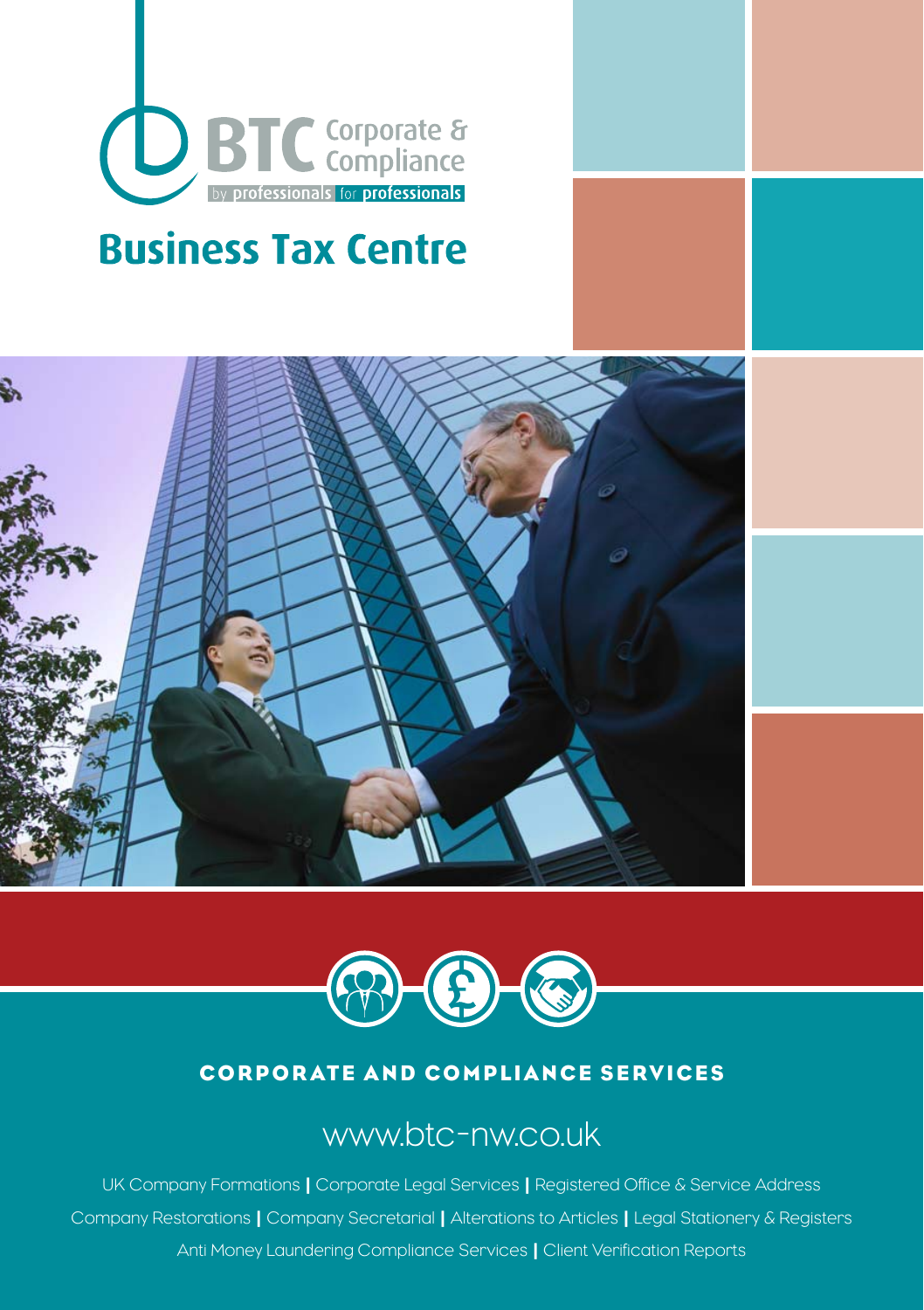

## About Us

Business Tax Centre (BTC) is a professional firm that provides a range of Company and Compliance Services to professionals in practice, both accountants and solicitors. We have over 1,000 professional firms as account holders and our clients range from the sole practitioner to a number of top 50 UK practices. We help them to deliver an even better quality of service to their clients. All works are covered by our professional indemnity insurance (Pii).

**D** BTC Corporate &

by professionals for professionals

## Value for money

We aim to provide our clients with the best value, rather than cheap. We believe for the quality and services we offer we have competitive prices giving you value for money. Our straight forward pricing structure ensures you know the full cost of your purchase with NO HIDDEN COSTS.

## The best customer service

Even though you may be ordering online please be assured that real people are available at the other end of the telephone or our online support module, if you have any questions or problems before, during and after you have ordered. Every client receives the same high quality of support from our friendly and helpful staff, whom will go the extra mile to ensure you receive the best service possible.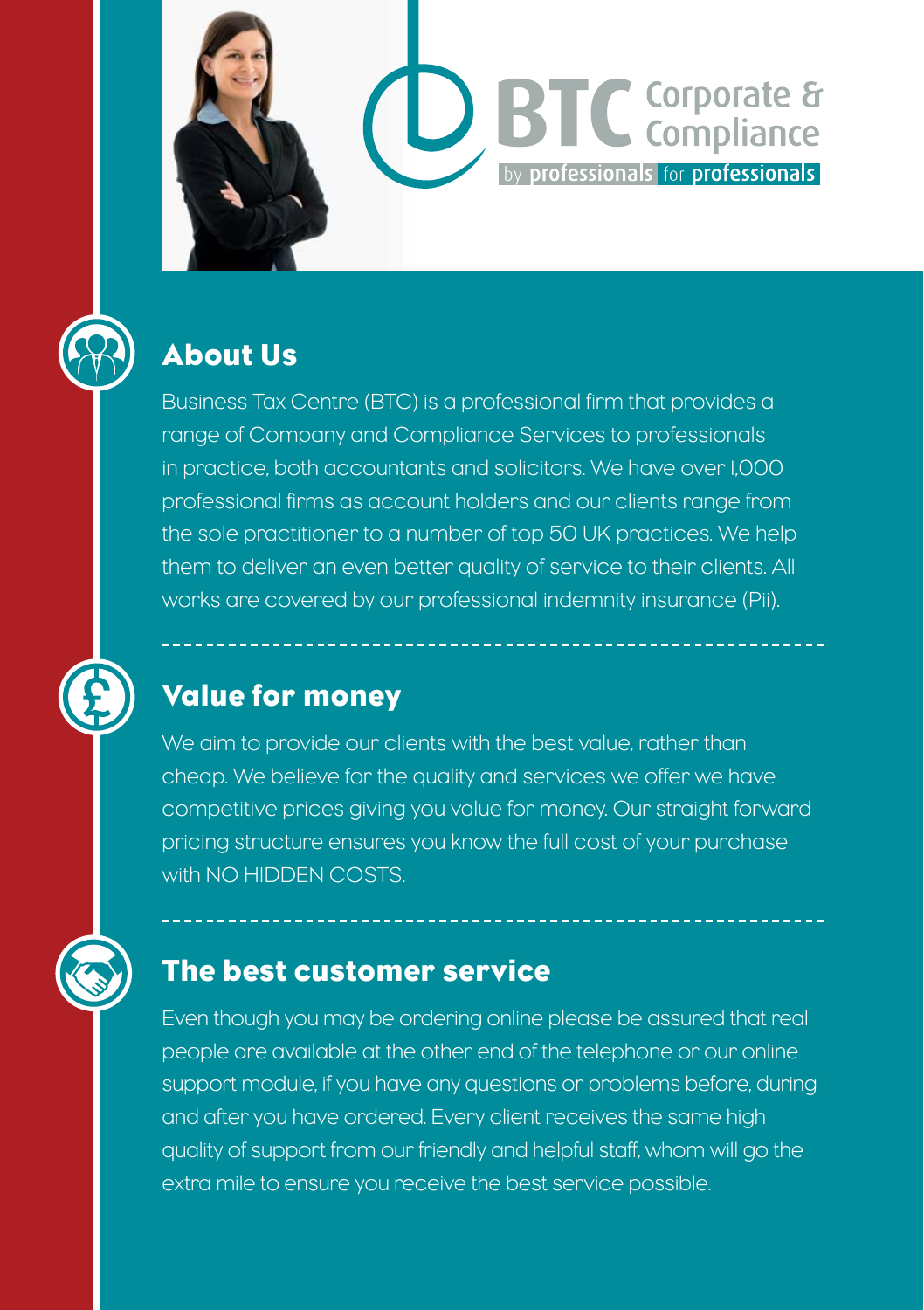# BTC Company Formations

Up to £50 cash back available with a successful opening of a Fast Track Barclays Business Bank Account

## Your Benefits

- Free Formations for some packages with the cash back
- **PDF of all documents as standard,**
- **•** Minutes of first meeting as standard
- All orders are reviewed before submission
- Fully personalised documents to your firms details on printed packages
- **•** Credit accounts available
- Completed Share Certificates and register initial entries are options available on most incorporations
- **•** Free technical support on companies issues

We have various packages to suit your needs, from all electronic to full printed packages for most company types:

- Private by shares
- Limited by guarantee
- **•** Limited Liability Partnerships (LLP)
- Public Limited Companies (PLC)
- Community Interest Companies (CIC)

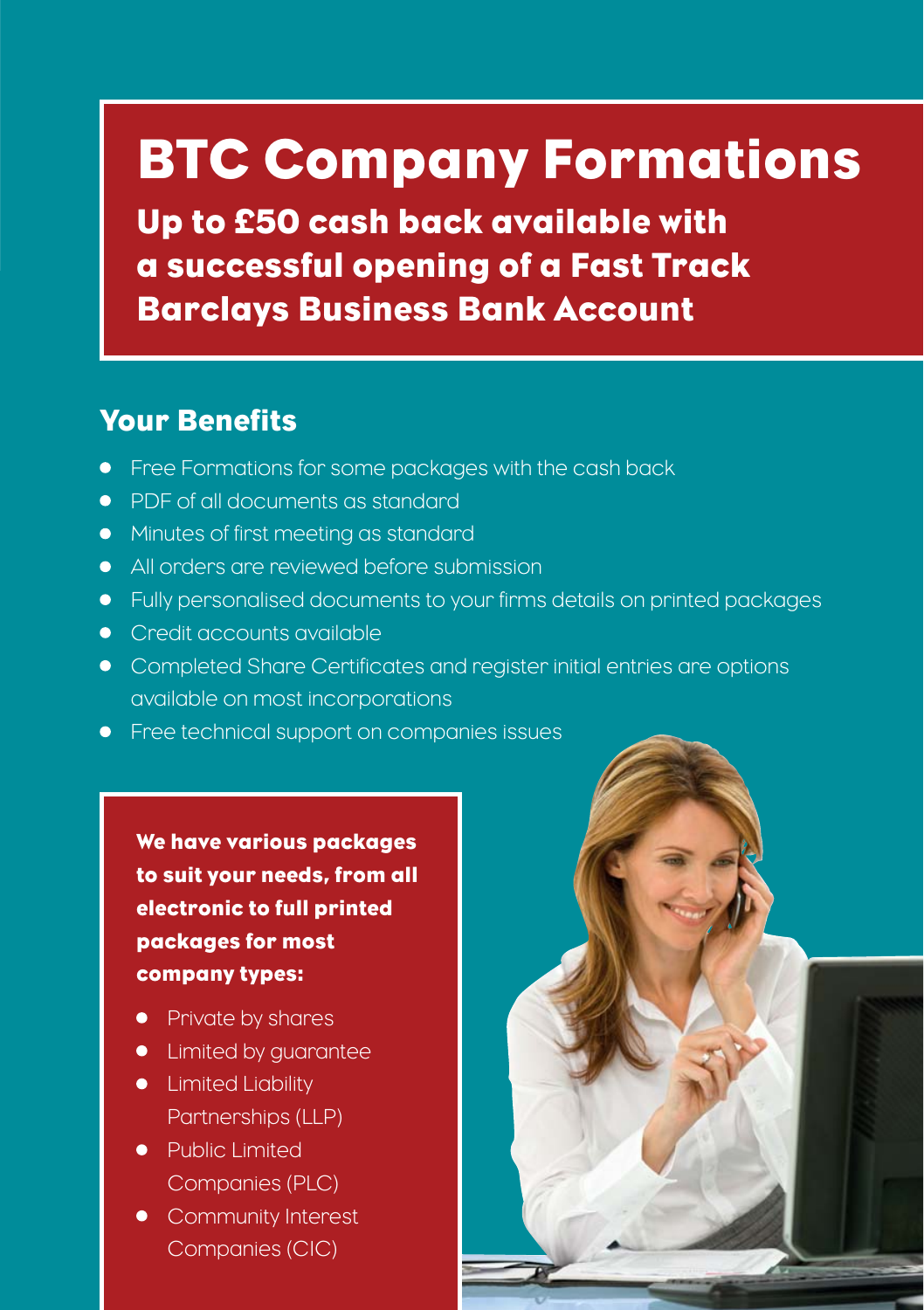## BTC Company Manager

Your online portal is also a complete management system for all companies you manage, linking securely to Companies House. From your own secure portal you can:

- See all companies that have formed through the system
- Add other previously formed companies to make it a complete system for your practice
- See the complete company structure
- **•** Update your account details
- You can have separate contact details for billing
- View your order history
- See details and balances of your account with BTC
- Pay your account balance on line by card

#### The system can do more:-

- **•** It stores all Company Authentication Codes automatically for each company
- It allows you to web-file securely to Companies House for Directors' Appointments, Resignations, change of Director and Secretarial details
- Change of the name of the company electronically
- Annual Returns can be filed through the portal and the filing fee booked to your account
- It sends automatic e-mail one month prior to the Annual Return date as a reminder to file
- You can add Articles to the system which are specific to your firm



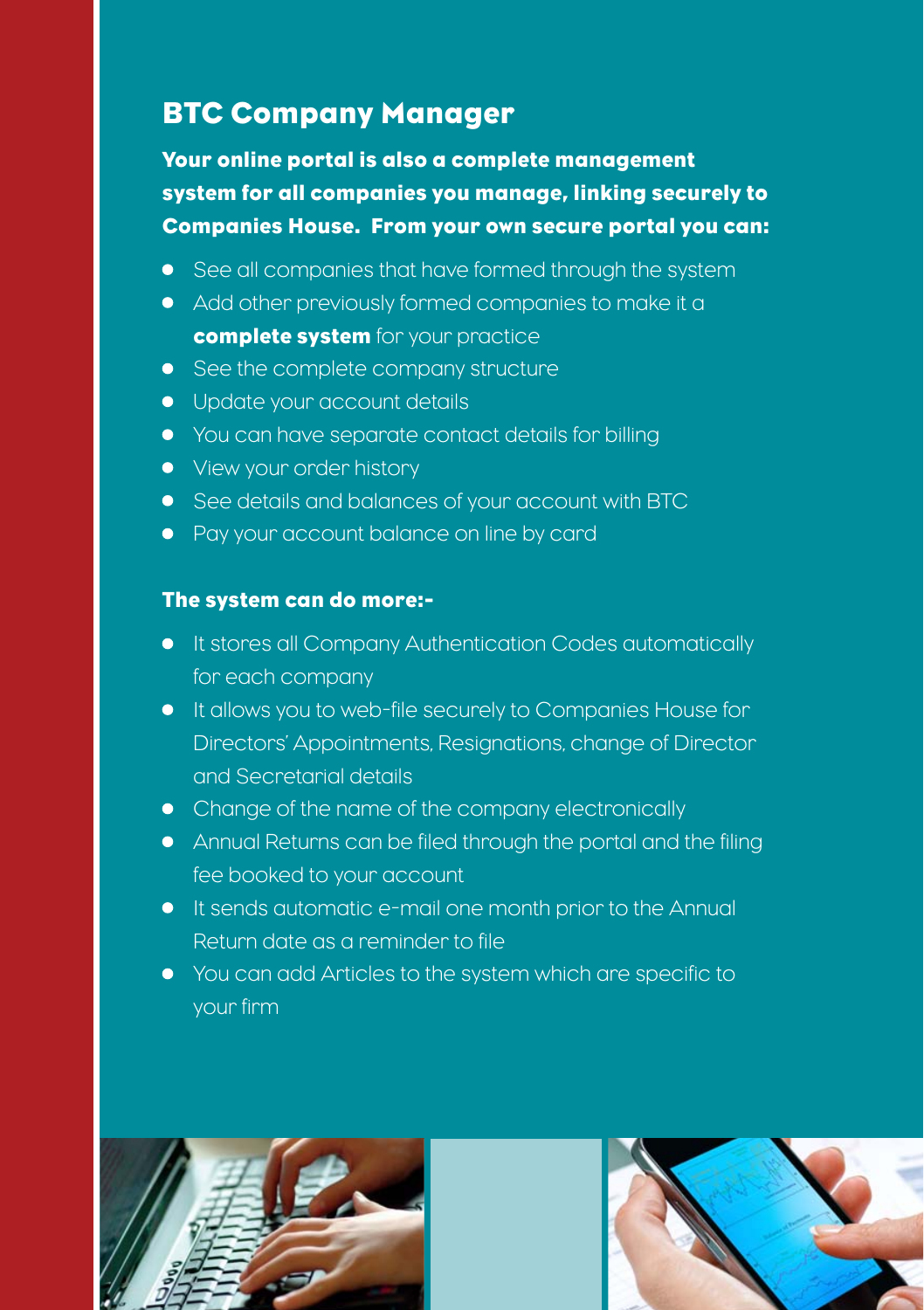## Registered Office and Mail Forwarding Facilities

Our Registered Office facility is particularly useful for smaller companies, such as those being run by a sole director from home, where a separate address for service of routine paperwork from authorities such as Companies House and the Inland Revenue may be required for various reasons.

Our officer service address and mail forwarding services are ideal for those smaller companies who wish to keep their private residential address away from public view.

## Corporate Legal and Secretarial Services

BTC are much more than just one of the leading Company Formation Agents – we have a full range of products and services that can help once the company is up and running and a range of corporate legal services for your post incorporation needs.

The CA2006 introduced simpler requirements for the company's constitution, including right to repurchase of own shares as standard and new procedures for 'Reduction in share capital' by way of a solvency statement.

#### Our range of services includes:

- Changes to articles
- Creation of new share classes
- Company restorations
- Repurchase of own shares
- Capital reduction schemes
- Share for share exchanges
- Share allotments and transfers
- **•** Shareholders agreements
- Removal of directors



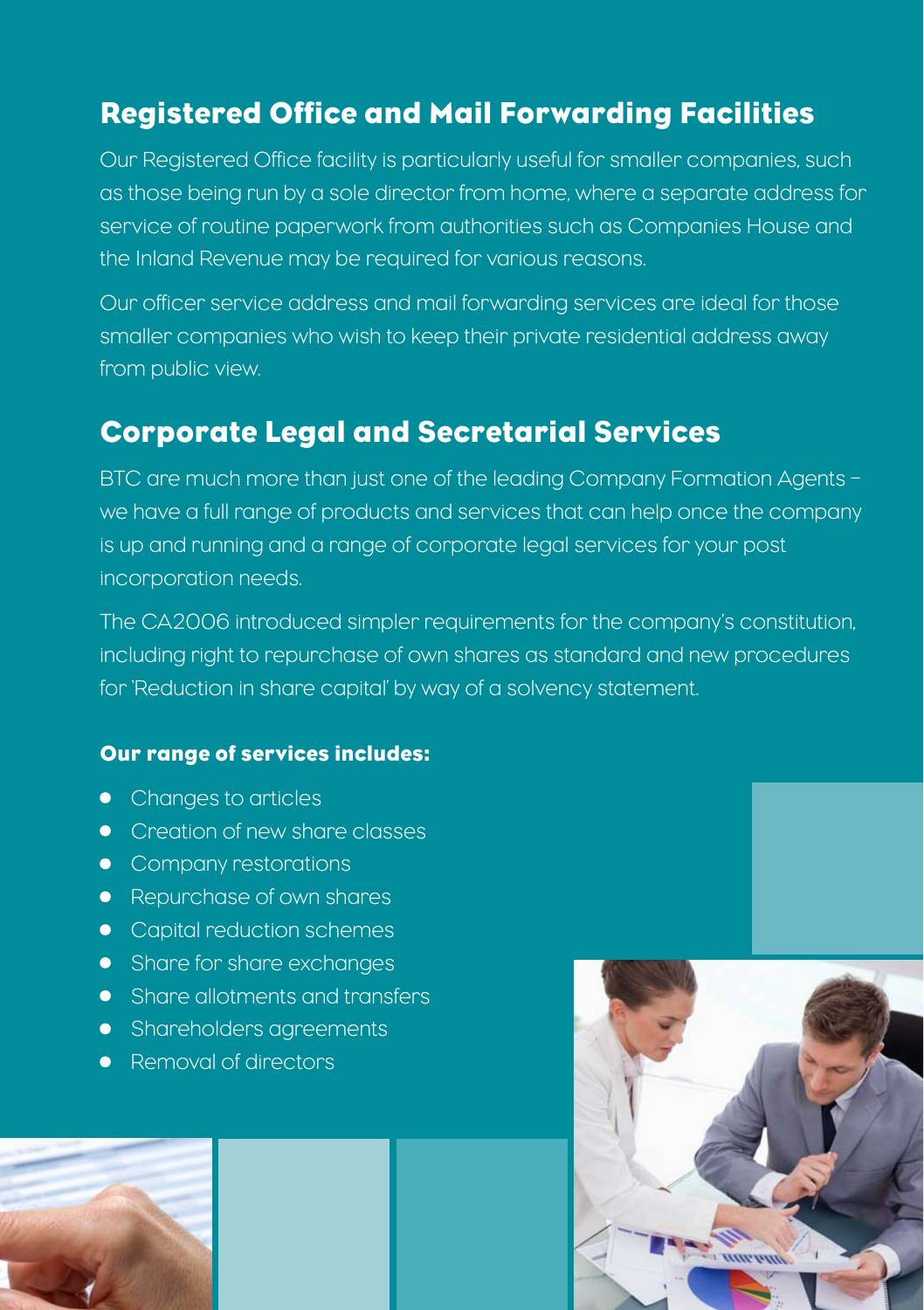## Changes to a Company's Constitution and Amendments to the Articles of Association

#### There can be many reasons to reorganise the company for either constitutional or shareholding requirements, for example:

- Sale of a business, or mergers and acquisitions.
- **•** Introduction of new shareholders
- Conversion to PLC from a private company and other reclassifications of the company
- Introduction of new share classes, for instance, Class B ordinary shares, or sub-division and consolidation of shares
- Rights attaching to classes, such as non voting Rights or rights to assets upon dissolution
- Change to the Company objects clauses or pre Emption rights
- Directors' rights for the allotment of different classes of share

#### BTC complete services include:

- Change of Objects Clause
- Re-registration of a company
- Changes to share capital
- Variation of class rights
- Authority to allot

As Professional Advisors these are tools available to you to achieve the best advice and service to your client. For example on a sale of a business by division of the Company or the adoption of an employee share scheme which protects the rights of the original owners.

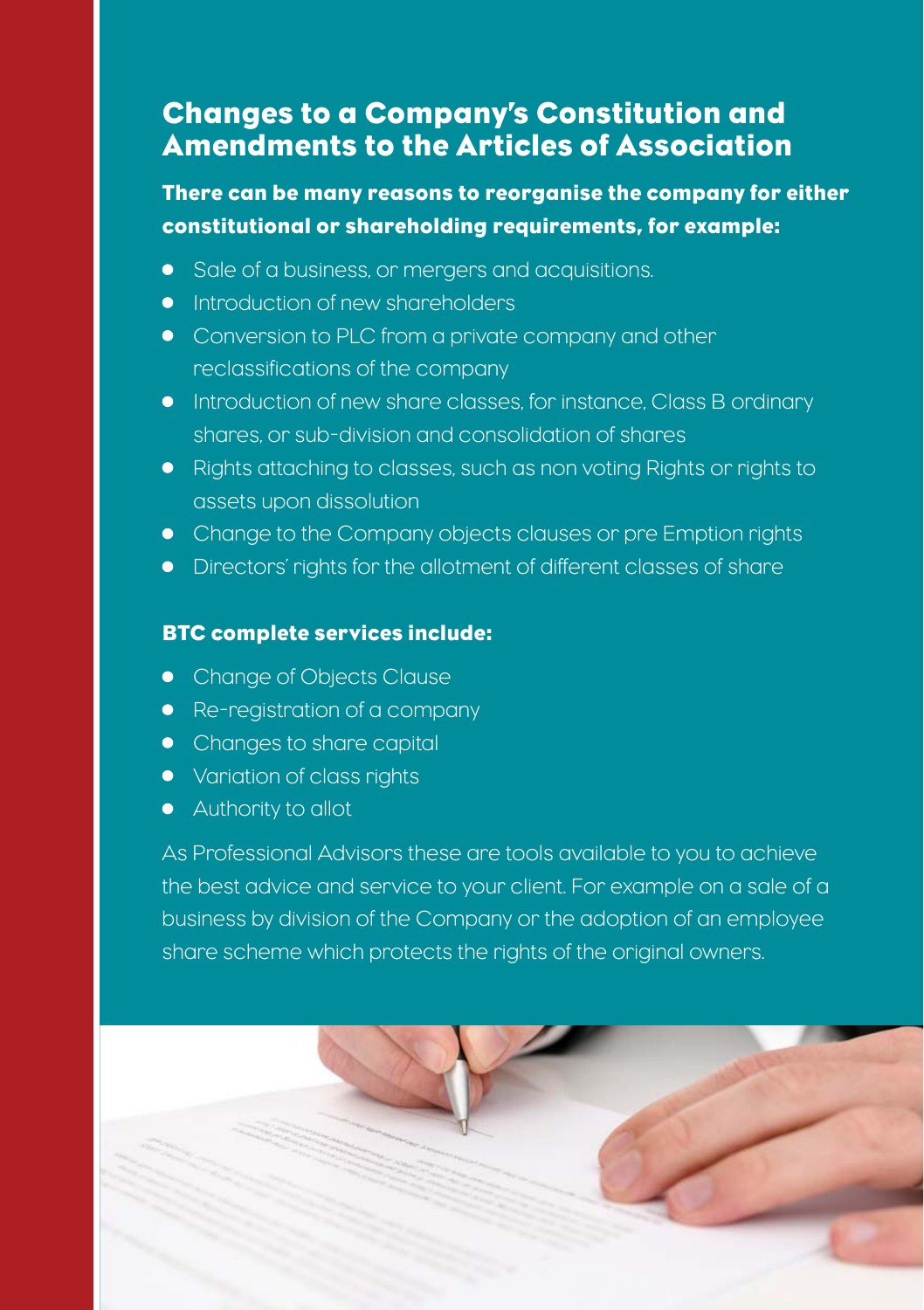## Company Restoration

Under certain conditions, where a company was dissolved because it appeared to be no longer carrying on business or in operation, a former director or member may apply to the registrar to have the company restored. This is called 'administrative restoration'. If the registrar restores the company it is deemed to have continued in existence as if it had not been dissolved and struck off the register. This is done under Section 1025 of the Companies Act 2006.

#### Conditions:

- It must have been carrying on business or in operation at the time it was struck off
- If any property or rights belonging to the company became bona vacantia, the applicant must provide the registrar with a statement in writing from the relevant Crown Representative giving consent to the company's restoration
- It has delivered all documents necessary to bring the company up to date and paid any outstanding late filing penalties

#### The administrative restoration Process

BTC staff will obtain the bona vacantia consent, prepare and send, on behalf of the applicant, an 'Application for administrative restoration' along with any missing annual returns to the registrar together with a statement of compliance confirming that the applicant is legally entitled to make the application and that the conditions for restoration are met.

The applicant must meet the Crown representative's costs or expenses (if demanded). The company must pay any statutory penalties for late filing of accounts delivered to the registrar outside the period allowed for filing. The penalties that may be due are:

- Unpaid penalties outstanding on accounts delivered late before the company was dissolved
- Penalties due for accounts delivered on restoration, if the accounts were overdue at the date the company was dissolved.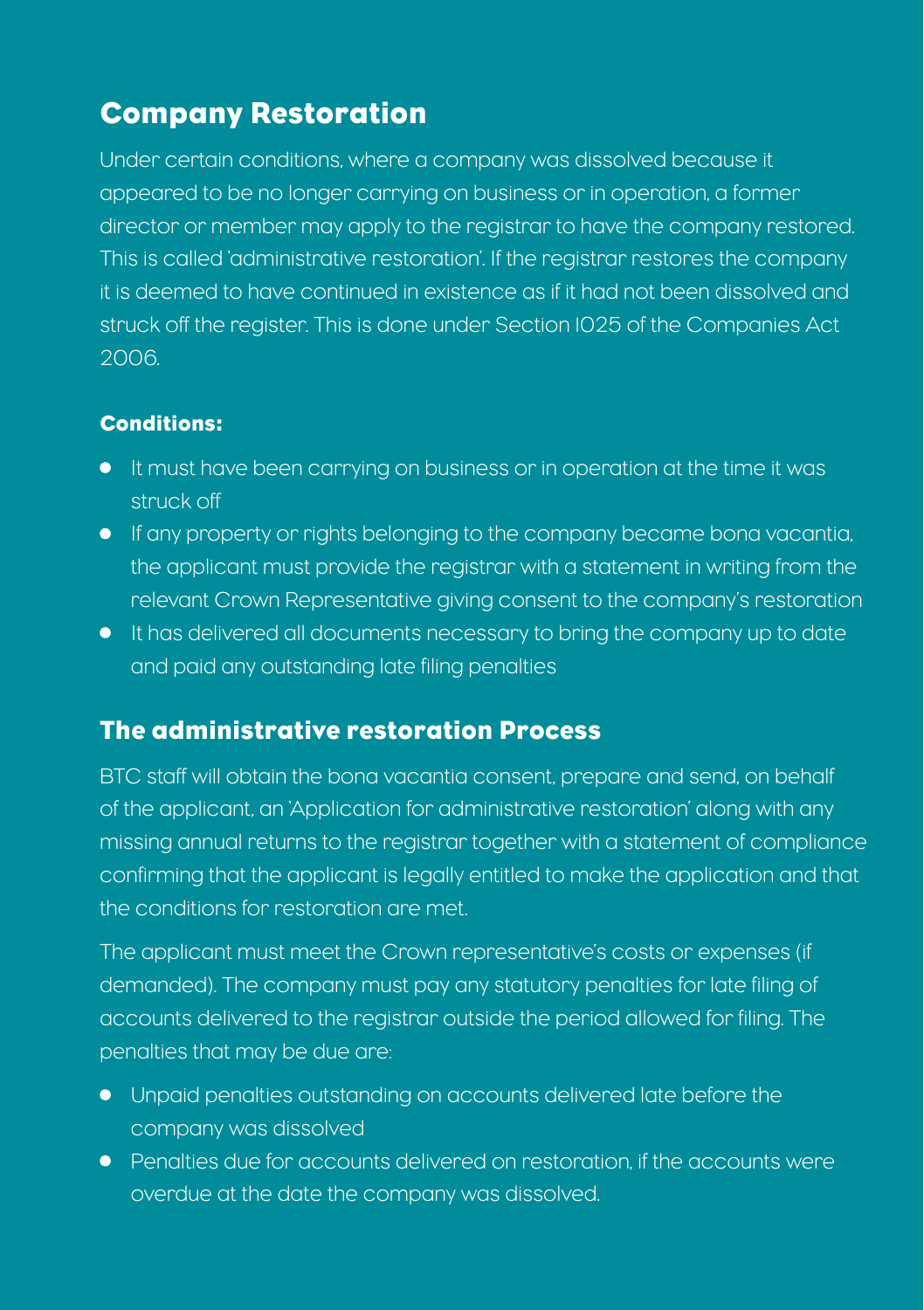## Electronic Client Verification 'Powered by Experian'

The **BTC SmartSearch** provides INSTANT results for client verification. After entering your client's full name, address and DOB you can down load your full verification reports in seconds you can then save the PDF copy to your own files.

The **BTC SmartSearch** (in partnership with SmartCreditUK Ltd) is the most powerful anti-money laundering verification service available in the market today. It has been approved by the Joint Money Laundering Steering Group (JMLSG) as a compliant search under the Regulations.

BTC SmartSearch accesses the widest sources of data such as Full Electoral Roll, Experian's Consumers Credit Data (CIAS), The Global Fraud Alliance Data and Bank and Card validation services. It also features a unique alert service that sends a warning to you when high risk alerts are triggered.

The **BTC SmartSearch** not only checks the PEP's database but against other alert listings, including 'deceased persons files' of both Government and insurance companies and the Credit Industry Fraud Avoidance Scheme (CIFAS) database of known identity theft, impersonation and first party fraud either as an offender or victim, as well as HM Treasury and other designated nationals sanction listings.

**BTC SmartSearch** quite simply offers the widest and most comprehensive selection of individual checks available on the market.

DENT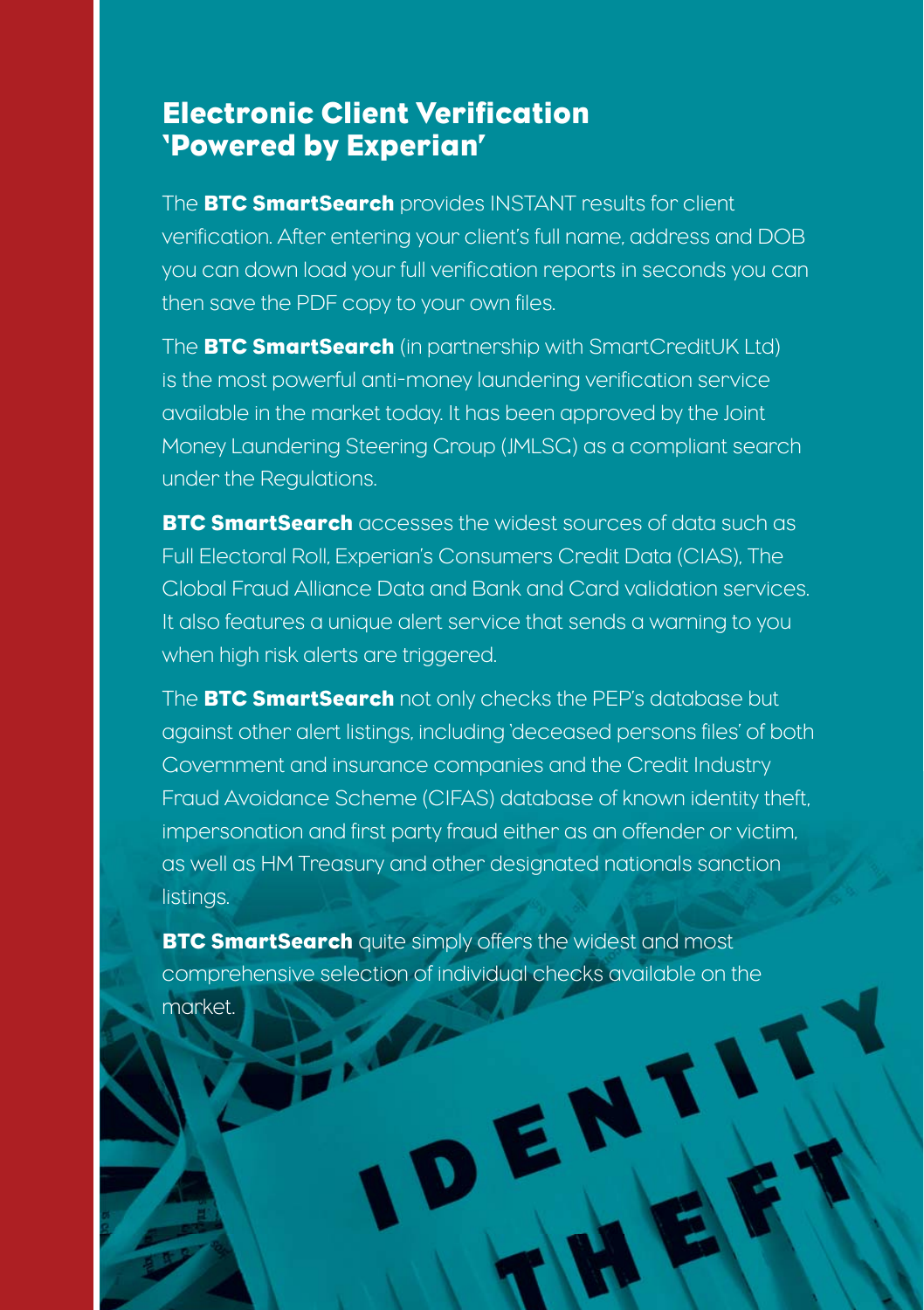## Anti-Money Laundering Services

Stephen O'Neill FMICA (Dip.AML, Dip.FinCrime) is a qualified member of the International Compliance Association, gaining graduate diplomas in both Antimoney laundering and financial crime prevention. He is also a member of the Institute of Money Laundering Prevention Officers. He has worked with a number of the supervisory bodies writing guidance and training for them as well as speaking at events and seminars. He has helped many firms with supervisory issues and visits and helped draft appropriate management policies and procedures.

With his experience BTC offers a range of services for good compliance for the Money Laundering Regulations for the regulated firms. Our services include:

- **•** Client verification service
- **•** Guest speaking
- **•** Bespoke In house training
- Cuidance and manuals
- **•** Risk analysis services

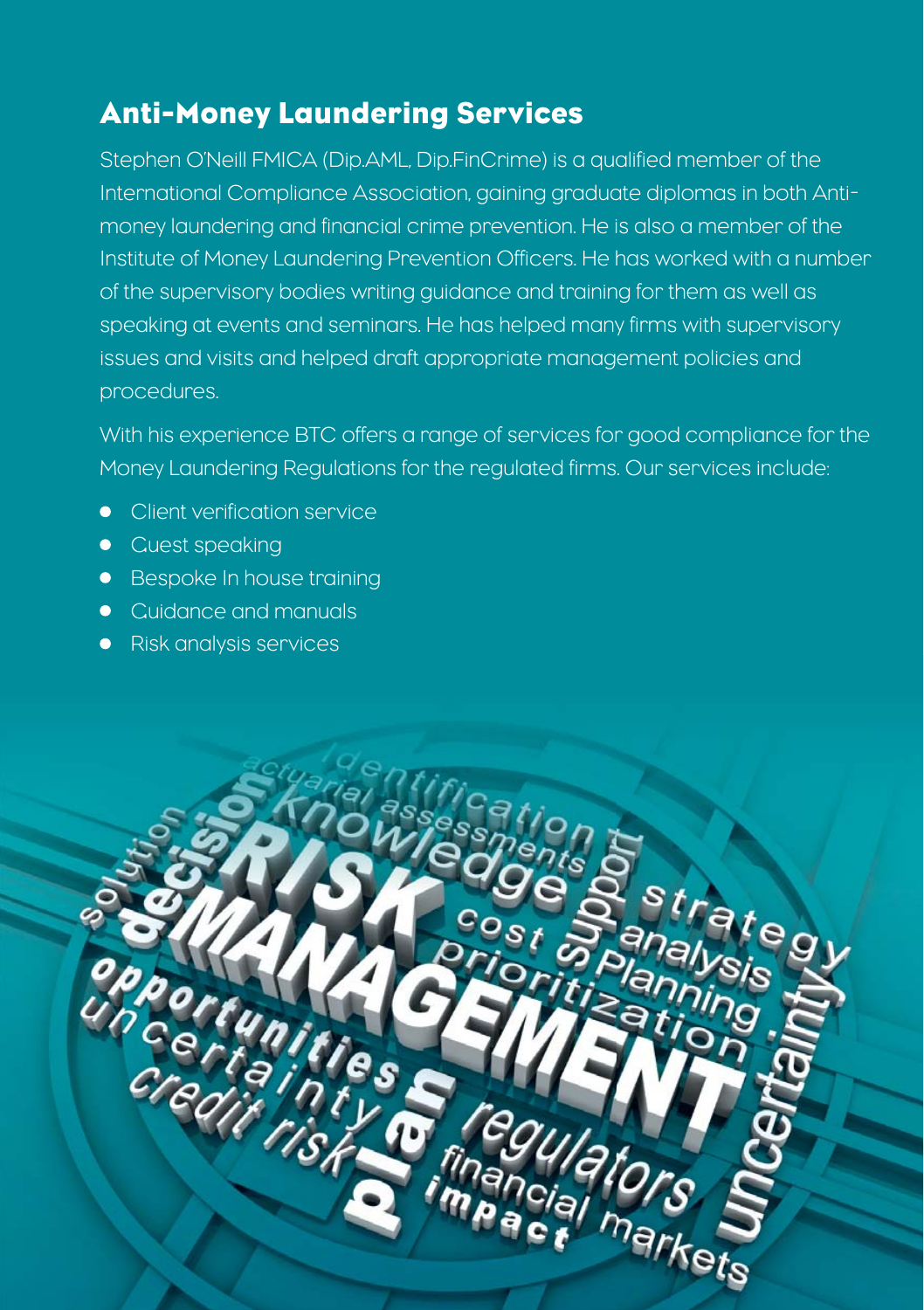# "By Professionals For Professionals"



## The best customer service

Being a professional in practice is more demanding than ever, the UK tax legislation is now the most complex in the world. Other legislation, such as the Money Laundering Regulations, adds to the burden of compliance for the practitioner.

BTC, with its expertise on elements of the Companies Act and money laundering compliance, offers support to its professional account holders on these important subjects, in most instances this is a free service, helping build strong relationsghips.

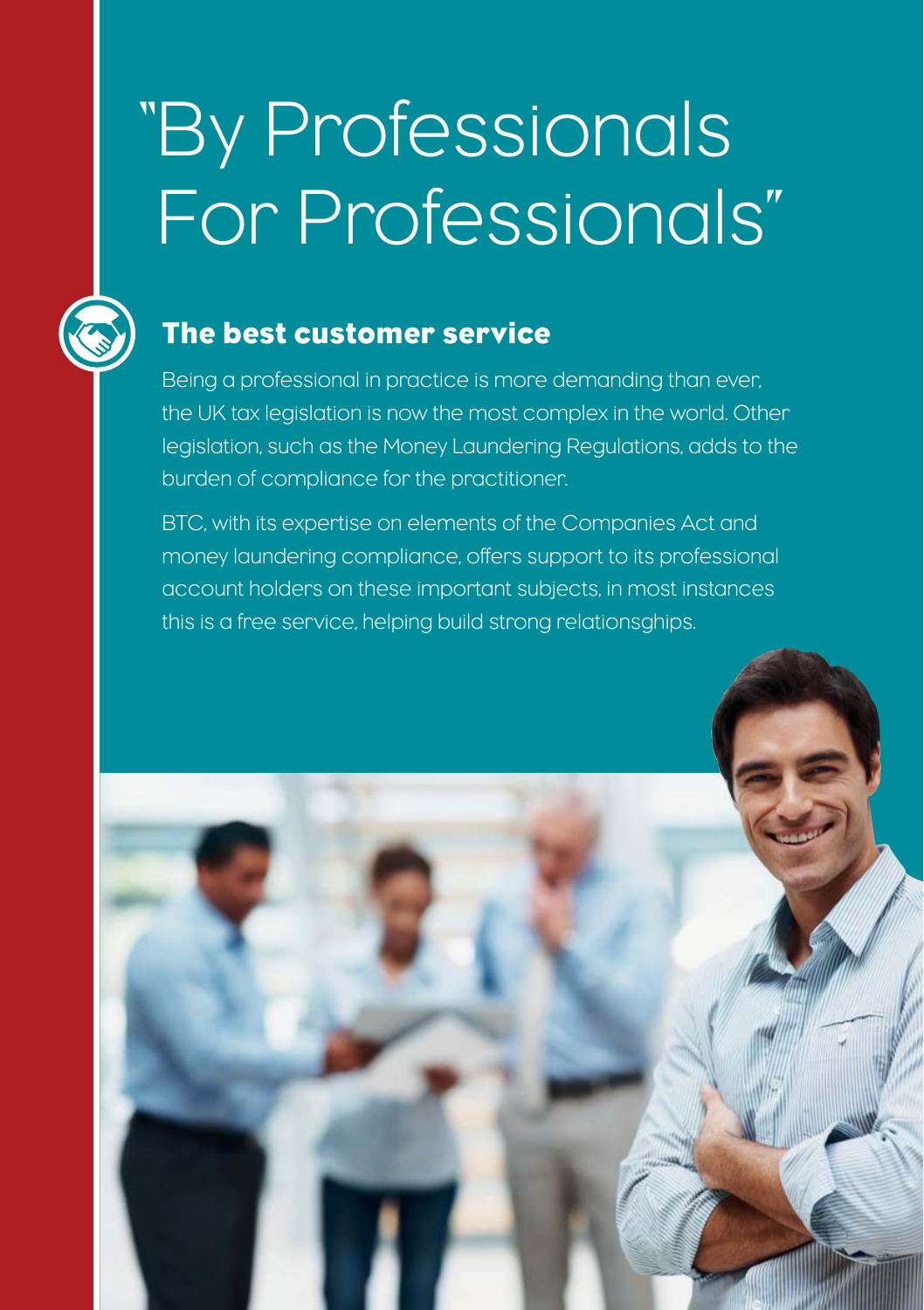





## Call us on Freephone 0800 085 4127



Use the online chat support during working hours



E-mail any enquiry to: businesstax@btc-nw.co.uk

DTE HOUSE | Hollins Mount | Bury | Lancashire BL9 8AT T: 0161 796 6090 | F: 0161 796 4580 0800 085 4127 | www.btc-nw.co.uk